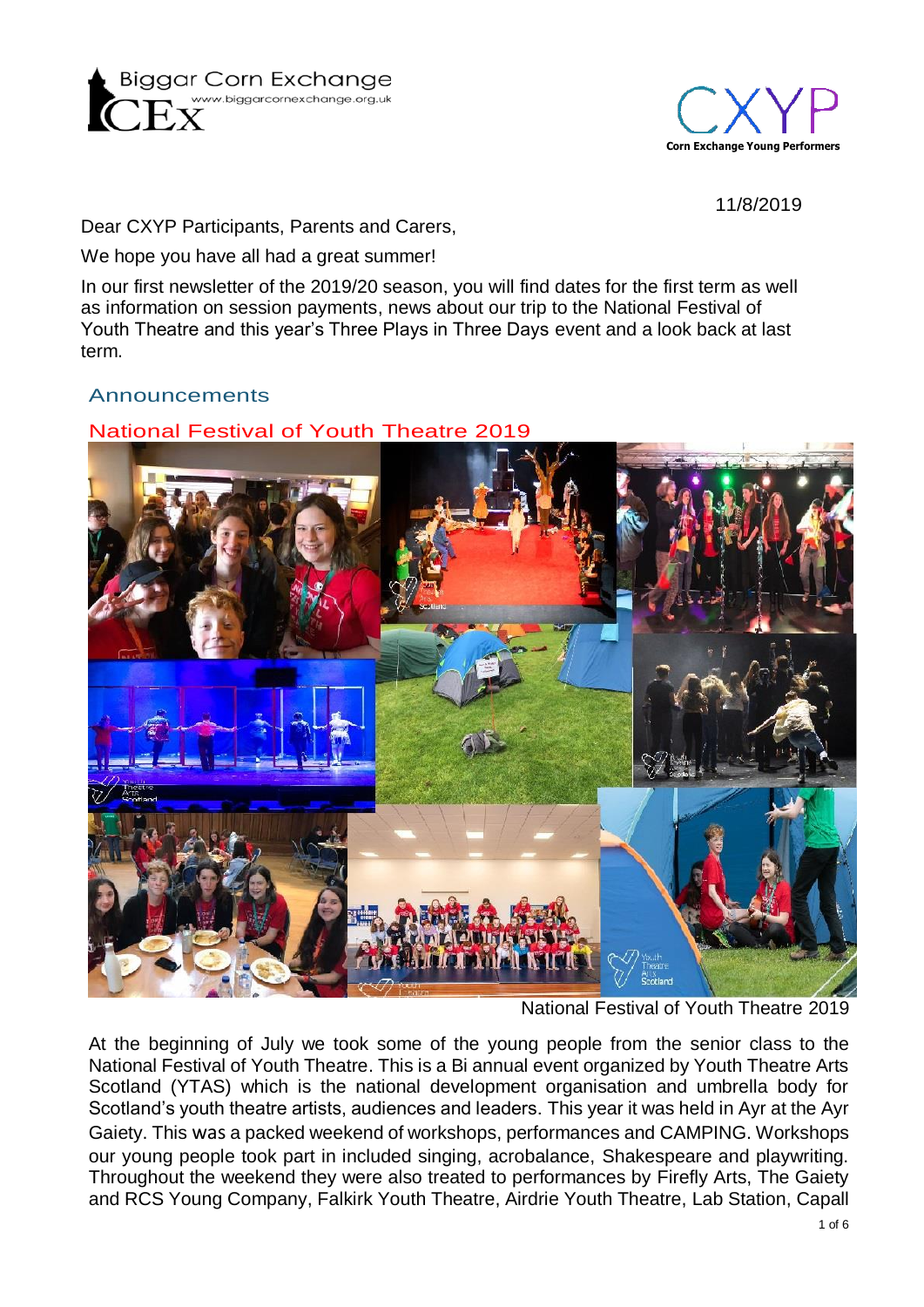Dorcha, Peek Youth Theatre and Solar Bear (a deaf youth theatre) as well as the Dioscesan School for Girls from New Zealand.

Out with the workshops and performances our young people also won the quiz, sang in the open mic and danced in the ceilidh. This was an incredibly valuable experience for our young people as they were able to see and meet other youth theatres from around Scotland and beyond, learn new skills and make new friends. They all had a great time and stayed relatively dry as well!

## Three Plays in Three Days 2019



Participants from Three Plays in Three Days 2019

Our annual workshop – "Three Plays in Three Days" took place again at the start of August. Participants were split into three production groups and given the challenge of devising and staging three original one-act plays in just under 72 (elapsed) hours.

The theme for these plays was "Time". From day one, ideas were flowing as they started from scratch to build their play. Day two they started to build their set and source their props and costume. Day three they added sounds and lights.

The results of their hard work were performed to an enthusiastic audience on the 3<sup>rd</sup> August. Plays included a time travelling clock ("Pollution Problem"), a Cowboy/Western bar ("Rattlesnake Creek") and the end of the world ("24 Hours"). An added challenge this year

was that they had to incorporate some sort of movement or choreography to their plays. Alex Saunders worked with them to add this.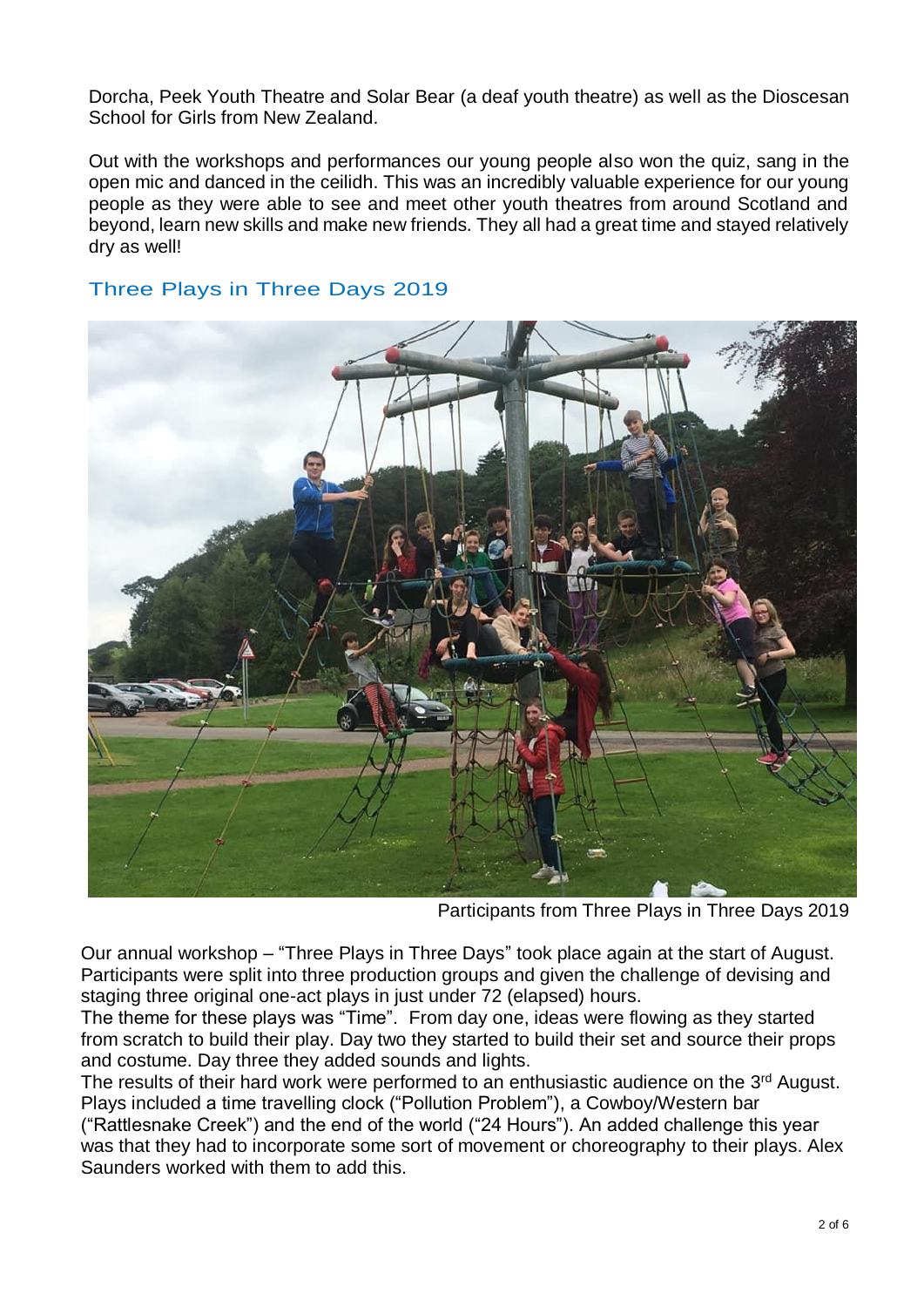# Looking Back: Term Four: Performance Term 2019



Last term rounded off with some end of term performances from all our classes. Our primary classes presented a double bill of devised plays. The P1-4's performed "A Journey through Crazy Worlds" in which a group of explorers set out on a Journey through Crazy Worlds to find pieces of a magical box. The P5-7's performed "Truce" a play about the balance of Good and Evil, the part they both play in our everyday lives and how these forces are kept in check. Overseen by two groups of people - The "Society of Sinisterly Evil" the "Guild for the Graciously Good!" Both plays were created by the young people from scratch using their own ideas and imagination. Our S1 and S2-6 class joined forces to present a night of one act plays. The S1 Class performed "Sparkleshark" by Philip Ridley which was about Jake, a fourteen-year-old who takes refuge on the roof of a tower block in order to write stories. The S2-6's presented the well-known play "Our Day Out" by Willy Russell. This is a comedy about an inner-city school in Liverpool who go on a trip to Conwy Castle in Wales. All performances were well received. A massive well done to all involved and thanks again for everyone's hard work.

Last term some of our senior class were treated to a Backstage Theatre Tour of the Edinburgh Festival Theatre. It was great for them to be able to see behind the scenes of a theatre on this scale, learn about its history and its inner workings. Some of our young people from the primary classes also went to see "Horrible Histories - Awful Egyptians" at the Kings Theatre in Edinburgh.

The term ended with an Oscars Night for our Primary and S1 Classes and a well-deserved drama games night for the S2-6's.

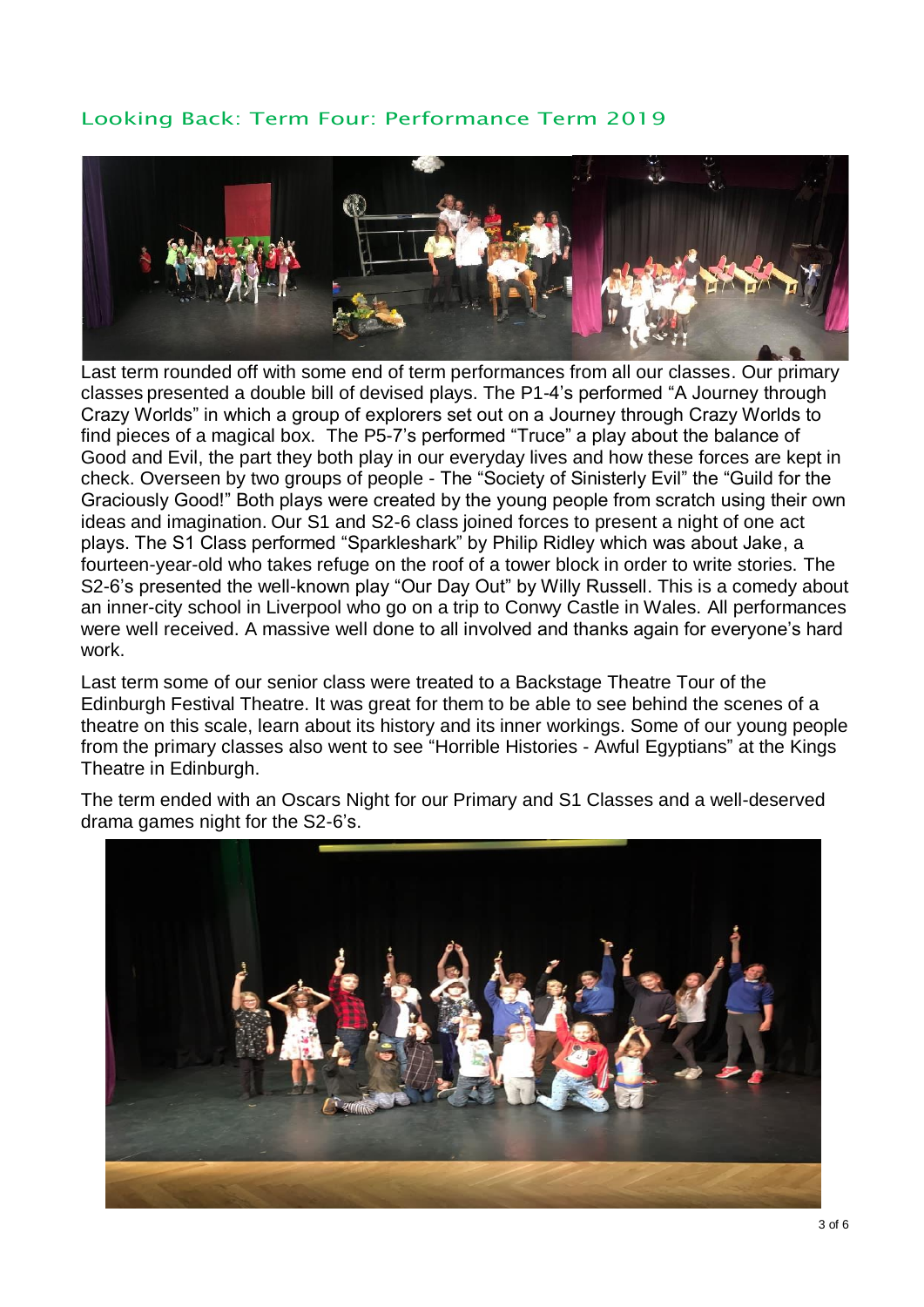# Looking ahead: Term One

The 1st term of the season will begin on Tuesday 20th August and will run for 8 weeks until Tuesday 8th October.

P1 - 4 will run for one hour: 3:15pm - 4:15pm P5 - 7 will run for one and a half hours: 4:30pm - 6:00pm. S1 will run for one and a half hours: 6:00pm - 7:30pm. Seniors (S2 - S6) will run for two hours: 7:30pm - 9:30pm

For full details on term subscriptions, please read the attached letter from Mike Chad, Chair of the CXYP Management Team, at the bottom of this newsletter. Term dates for the 2019/20 are as follows:

Term 1: Tuesday 20<sup>th</sup> August - Tuesday 8th October (8 Weeks) - £30 (2 Siblings-£58) Term 2: Tuesday 29h October - Tuesday 17th December (8 Weeks) - £30 (2 Siblings-£58) Term 3/1: Tuesday 7th January - Tuesday 4th February (5 Weeks) - £20 (2 Siblings- £36) Term 3/2: Tuesday 18th February - Tuesday 31st March (7 Weeks) - £30 (2 Siblings-£58) Term 4: Tuesday 21st April - Tuesday 23rd June (9 Weeks) - £30 (2 Siblings-£58)

We ask that all subscriptions for Term 1 are paid no later than Tuesday 3rd September. Please feel free to use:

Electronic transfer to Biggar Corn Exchange (account 00613195, sort code 83-16-11) with "CXYP" and your initials in the "reference" box.

Cheque (cheques payable to "Biggar Corn Exchange") which can either be brought to the next CXYP session or left in an envelope addressed to me at the Corn Exchange.

### Staffing

This season, Jonathan White will be back leading the P1-4, 5-7 and S1 classes. Jonathan is a Freelance Community Drama and Arts Practitioner. He has trained at the Liverpool Institute for Performing Arts. He has worked, facilitating drama sessions at North Ayrshire Council, Ecole Enterprise, Cumbernauld Youth Theatre, Dramamusa, Scottish Youth Theatre, Dundee Rep Theatre, Beacon Youth Theatre and P.I.E. Arts in Ayrshire.

David Ross is back leading the S2-6 class. David is a High School Drama teacher at Dunbar Grammar School. He is also currently a Drama Tutor for the Brunton Youth Theatre and East Lothian Youth Theatre. He has previously freelanced with Mix Up Theatre and tutored the East Lothian Arts Drama Group for adults with additional support needs (ASN).

Alex Saunders is back also working with the P1-4 and 5-7 classes. Alex is a Community Dance Artist. She has her own company "Live for Dance" and currently works at Eastgate Theatre & Arts Centre. She has also taught at Eden Court Theatre and Hampshire Dance.

We also have two new workshop assistants this season: Adam Lacey and Morven Dougall. The Management Team would also like to extend a warm welcome to them. They both recently directed their own play for Three Plays and will now assist Jonathan and Alex with both primary groups.

The management team would also like to thank our previous workshop assistants Katy Bisson and Angus Allison for all their help and hard work over the years. We wish them all the best for the future.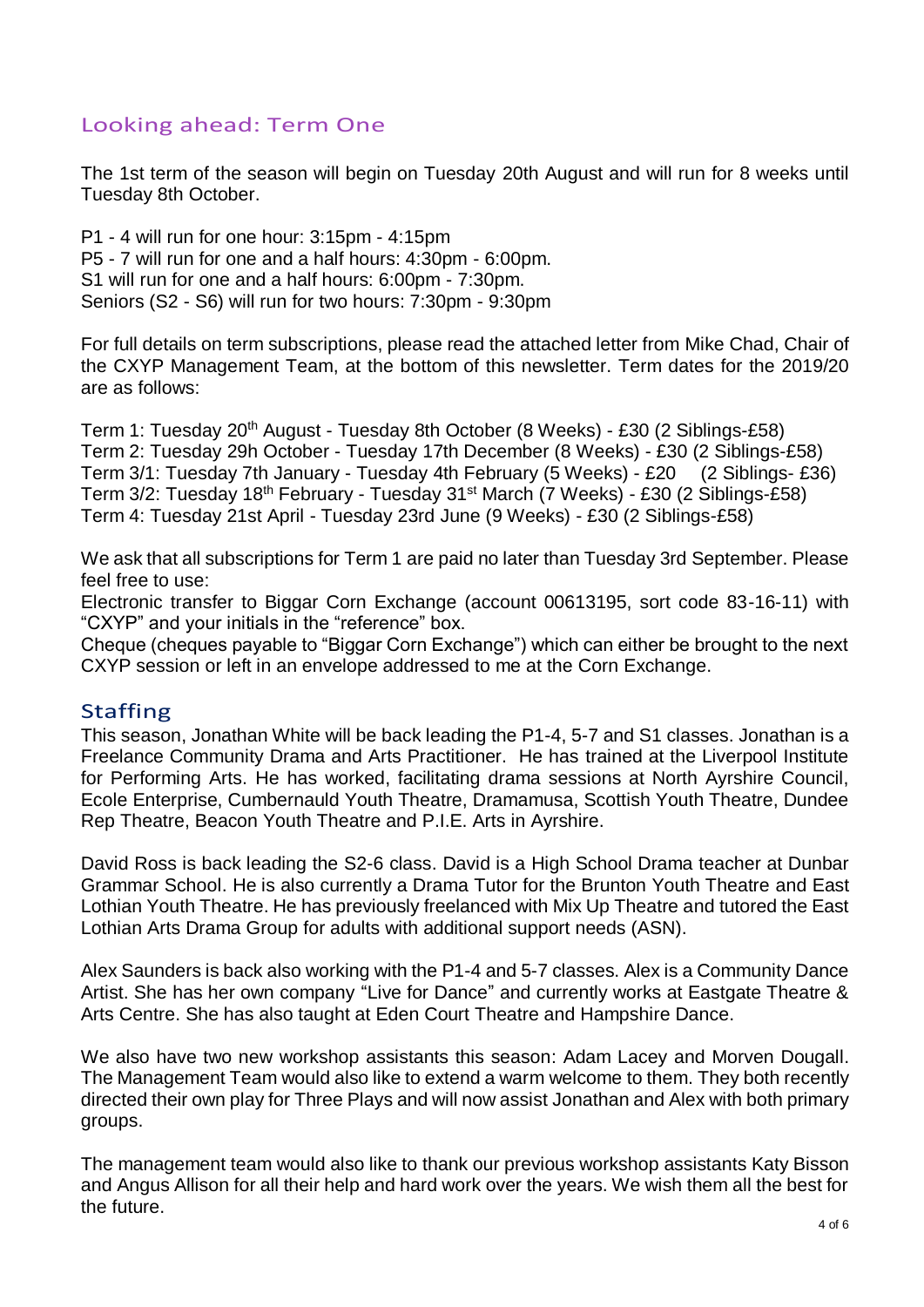## Moving on up…

A warm welcome to our new P5 and S1 pupils joining us in our P5-7 and S1 drama groups this year. We look forward to welcoming you into your new drama group!

#### Parent Volunteers

In recent years, CXYP has benefitted greatly from the kindness and generosity of our parent volunteers. Without their help and support, we would not be able to function on a week-byweek basis. As we approach the 2019/20 season, we would like to appeal for new volunteers. For some time now, CXYP has worked with a core group of parents who have helped us year in, year out. While we are extremely grateful for their enduring support, we are eager to expand our list of helpers to ensure time commitment is spread more evenly across the season. If you can spare an hour or two on a Tuesday afternoon or evening, then please get in touch. Alternatively, you can tick the volunteering box on your child's consent form.

#### Drama Session Consent Forms

It's vital we keep the emergency contact and medical information in our consent forms up to date. We would kindly ask that all parents and carers arrive on the first week back to fill out a new form for their child. Once completed, the form will suffice for the entire 2019/20 season. As always, if your child's circumstances change during the course of the season, please inform us in writing at the earliest possible time.

We have been updating our website with pictures, information about our forthcoming term, policies and procedures and past newsletters. Feel free to have a look at [http://www.biggarcornexchange.org.uk/cex-young-performers/.](http://www.biggarcornexchange.org.uk/cex-young-performers/) We also have a Facebook group which gets updated with news and pictures as well. Just search for Corn Exchange Young Performers or use this link-

<https://www.facebook.com/groups/1982694251986855/>

We have another very exciting and packed season ahead but you need to be "in it to win it" as the saying goes! We look forward to welcoming lots of old and new faces on the 20<sup>th</sup> August.

If you have any questions about the forthcoming term, please do get in touch.

Best Wishes,

#### Jonathan White

Programme Co-ordinator and Group Leader P1-3, P5-7 & S1 Drama Groups On behalf of: **David Ross** Programme Co-ordinator and Group Leader S2-6 Drama Group **Alex Saunders** Community Dance Artist **Adam Lacey** & **Morven Dougall** Drama Workshop Assistants Corn Exchange Young Performers (CXYP) [biggar](mailto:biggar.cxyp@gmail.com)[.cxyp@gmail.com](mailto:.cxyp@gmail.com)